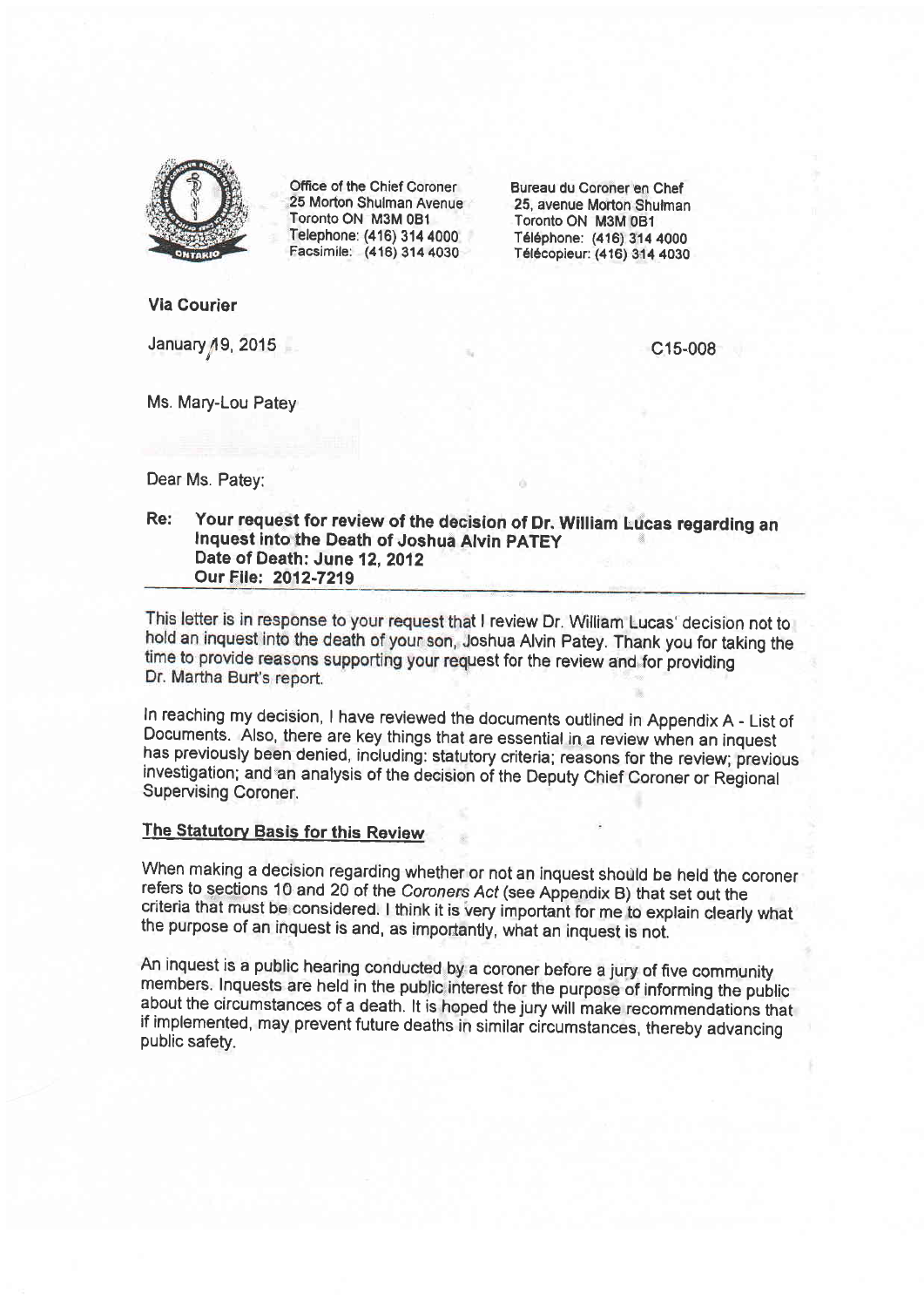Each inquest has a deftned scope of issues which is informed by the earlier investigation into the death. The evidence presented and the issues explored are limited by the defined scope at each inquest. Inquests are specifically focused on issues identified during the investigation, as opposed to a re-investigation of the death.

No one is on trial at an inquest and the jury cannot make findings of guilt or blame, or imply responsibility on any person(s) or agency, organization or other entity. The inquest is intended to make the facts of a death public and to identify, if possible, how similar deaths can be prevented.

# The Request for an Inquest

You asked for an inquest into your son's death. The reasons that you believe an inquest should be held were provided through verbal and written correspondence with the Office of the Chief Coroner (OCC). Dr. Lucas provided his response to your request in his February 13, 2014 letter.

Your February 25, 2014 letter to me indicates that you are requesting an appeal of Dr. Lucas' decision to not hold an inquest into the death of your son. You asked that <sup>I</sup> not proceed until a pending review of the post mortem examination findings and tissue samples by an independent pathologist is complete.

On December 9, 2014, in further correspondence to me, you request that I move forward in my consideration for an inquest into your son's death.

In your letters of February 25,2014 and December 9, 2014, (supported by a copy of your submission to the Health Professionals Appeal Review Board (HPARB) dated November 25,2012), you provide the following reasons to support your request that Dr. Lucas' decision to not hold an inquest into the death of your son be reviewed:

- <sup>1</sup>. The circumstances leading up to the death of your son mandate, under the Coroners Act, that an inquest be held based upon:
	- a. the health care professionals/hospital had no intention of lefting him leave with or without his permission.
	- b. Joshua was detained.
- 2. There is public interest for an inquest into the death of your son.
- 3. An inquest would be of great benefit to ensure the proper care and safety of future patients in this situation; that is, the many medical errors and gross negligence in the care provided to your son.
	- a. An outline of your care related concerns was provided in your February 25, 2014 lefter. The submission to the HPARB included additional discussion and context about these concerns.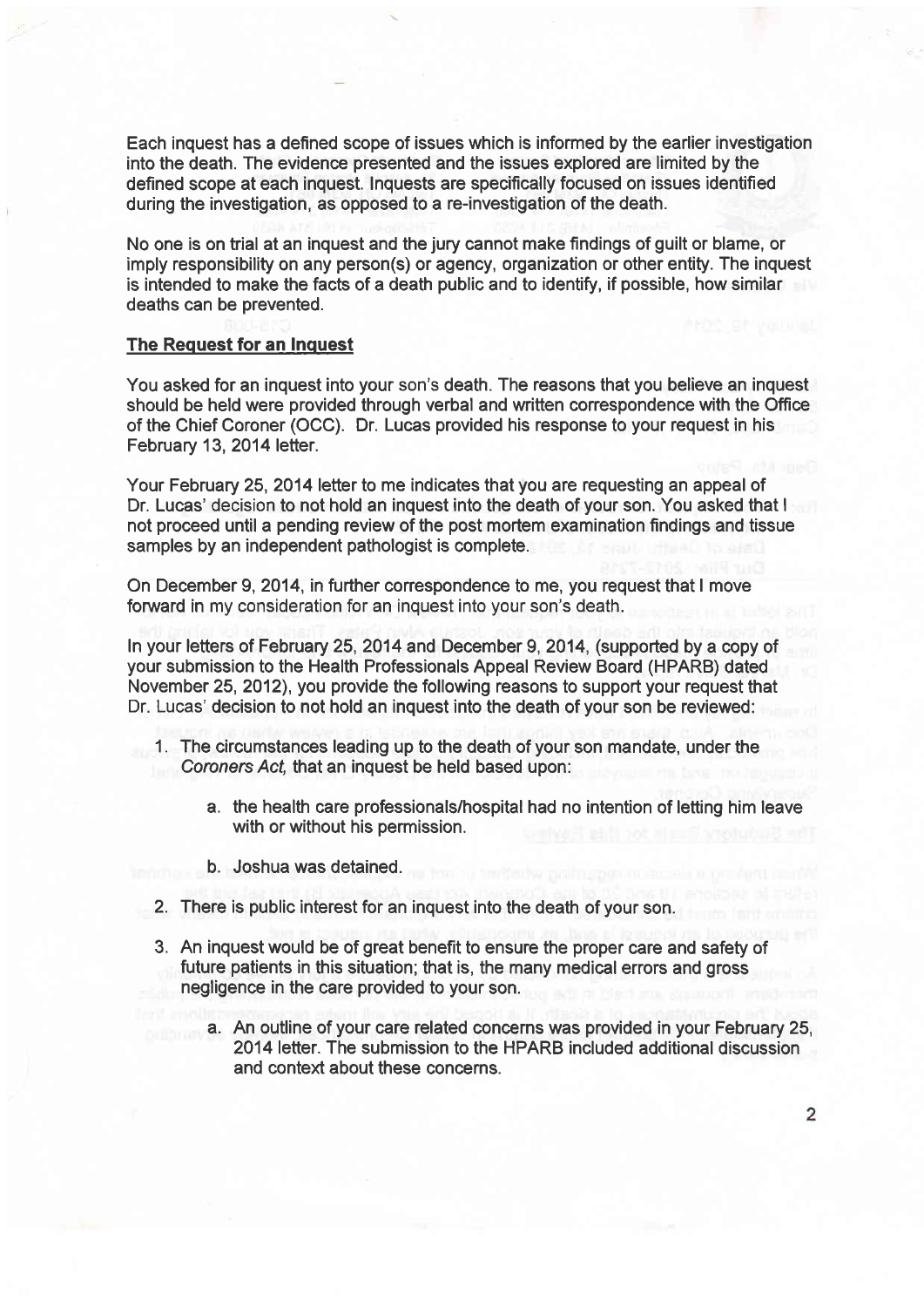- 4. Physicians need to realize that the first priority should be physical well-being with mental health being secondary.
- 5. There is a cover up on the part of the hospital and the doctors involved.

A non-care related specific question included in the letter of February 25, 2014 was:

1. Why did Dr. Lucas not get a statement from the nurse as to what they administered to Joshua?

# The Decision of Dr. William Lucas

Dr. Lucas determined that criteria for a mandatory inquest were not met.

He further determined that it would not be in the public interest to hold an inquest based on the purposes of an inquest set out in s. 20 of the Coroners Act because:

- 1. The statutory requirements regarding identity, time and place of death, cause of death and manner of death had been satisfactorily determined and that an inquest jury would be unlikely to provide different answers to these mandatory questions.
- 2. Exploration of the issues identified and provided to support the request for an inquest was not felt to be of benefit to the public interest. There was no perception of a significant public safety issue or systemic failure identified during the investigation and subsequent review.
- 3. A jury would not be able to offer additional recommendations aimed at the prevention of deaths in similar circumstances.
- 4. Dr. Lucas determined that an inquest cannot be the vehicle for making persons, including health care professionals, responsible or accountable for the death because of the prohibition on the assignment of legal responsibility by coroners and coroners' juries.

# Analvsis

# Approach of Dr. Lucas

In conducting my review of the decision of Dr. Lucas, my task is to determine the following:

- 1. Did he properly consider the required matters under s. 26(1) of the Coroners Act? i.e. the reasons provided by you through written and verbal correspondence with the Office of the Chief Coroner.
- 2. In his consideration of these matters, did Dr. Lucas use section 20 of the Coroners Acf as required?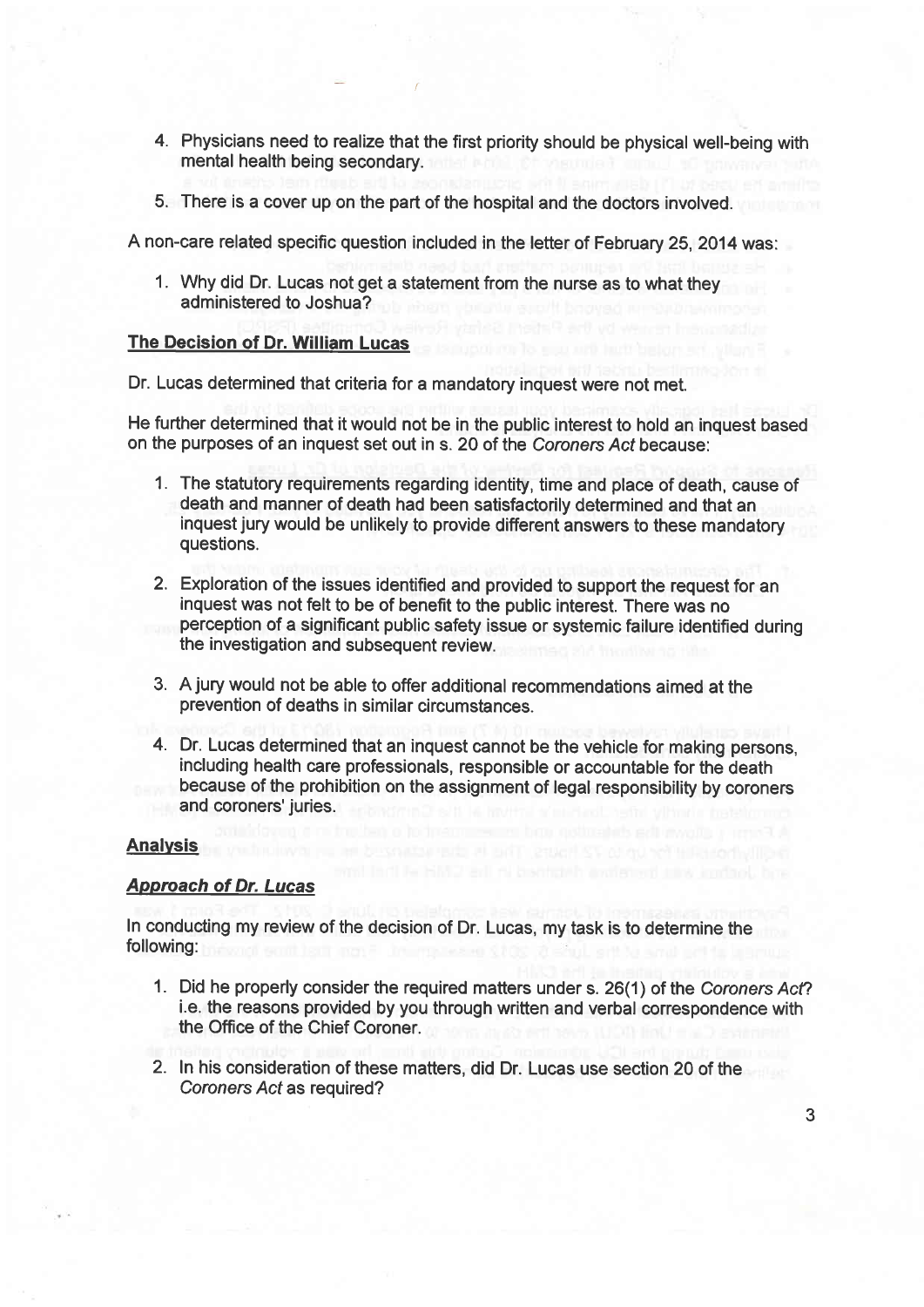After reviewing Dr. Lucas' February 13,2014letter to you, I note that he set out the criteria he used to (1) determine if the circumstances of the death met criteria for a mandatory inquest and (2) to determine whether a discretionary inquest would be held.

- . He stated that the death did not meet criteria for a mandatory inquest.
- . He stated that the required matters had been determined.
- . He considered whether or not a jury could be expected to make useful recommendations beyond those already made during the investigation and subsequent review by the Patient Safety Review Committee (PSRC).
- . Finally, he noted that the use of an inquest as a vehicle to ensure accountability is not permitted under the legislation.

Dr. Lucas has logically examined your issues within the scope defined by the Coroners Acf and | find that his analysis is sound.

#### Reasons to Supporf Request for Reyiew of the Decision of Dr. Lucas

Additionally, I have carefully reviewed the reasons you provided in your February 25, 2014 and December 9,2014 correspondence, specifically:

- <sup>1</sup>. The circumsfances leading up to the death of your son mandate under the Coroners Act that an inquest be held based upon:
	- a. the health care professionals/hospital had no intention of letting him leave with or without his permission.
	- b. Joshua was detained.

I have carefully reviewed section 10 (4.7) and Regulation 180/13 of the Coroners Act to inform my consideration.

An Application for Psychiatric Assessment (Form 1) under the Mental Health Acf was completed shortly after Joshua's arrival at the Cambridge Memorial Hospital (CMH). A Form 1 allows the detention and assessment of a patient in a psychiatric facility/hospital for up to 72 hours. This is characterized as an involuntary admission and Joshua was therefore detained in the CMH at that time.

Psychiatric assessment of Joshua was completed on June 6, 2012. The Form 1 was withdrawn as the assessing psychiatrist reportedly had belief that Joshua was not suicidal at the time of the June 6,2012 assessment. From that time forward. Joshua was a voluntary patient at the CMH.

Joshua was subject to intermittent physical restraint while admifted in the CMH Intensive Care Unit (lCU) over the days prior to his death. Chemical restraint was also used during the ICU admission. During this time, he was a voluntary patient as defined in the context of a psychiatric admission.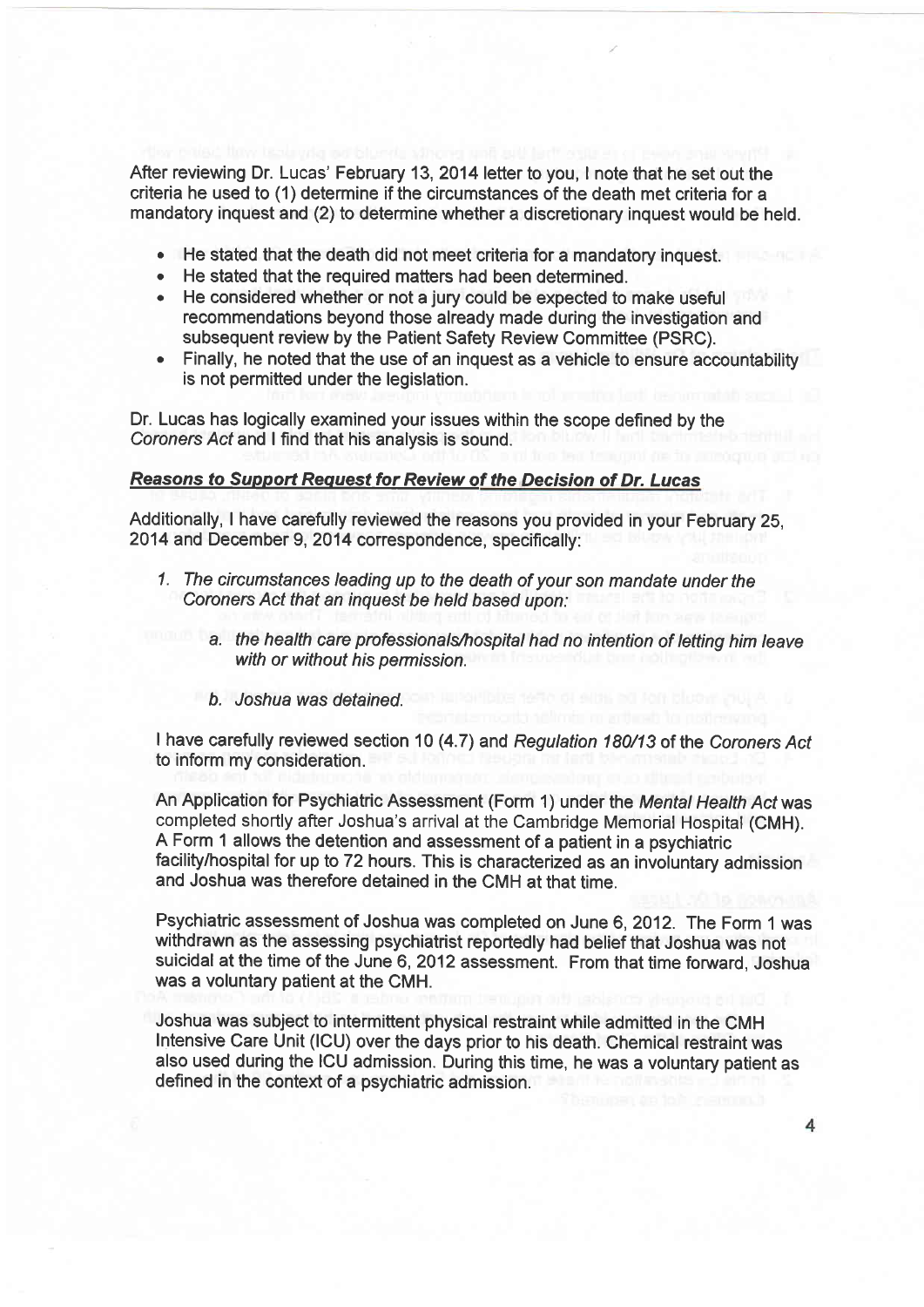He was not subject to either chemical or physical restraint at the time of his death on the medical ward shortly after his transfer from the lCU.

The legislative criteria present in the Coroners Act specifically, physical restraint and detention in a psychiatric facility, were considered within the context of the circumstances of Joshua's death. At the time of Joshua's death he was neither physically restrained, nor detained in a psychiatric facility, as defined by the Coroners Act and Regulation 180/13. The circumstances of Joshua's death do not meet the legislative criteria for a mandatory inquest.

2. There is public interest for an inquest inlo the death of your son.

The decision to conduct an inquest is based upon the outcome of the death investigation. The decision is not based on the quantity of media coverage, phone calls or letters.

Specifically, when considering how the OCC considers desirability for the public being fully informed (Section 20(b) of the Coroners Act) there is no objective measure of what is "desirable." The section 20 (b) desirability test in the Coroners Act must be read in the context of the term "public interest" as interpreted by the courts, and the statutory purposes of the inquest under section 31.

It is difficult to "quantify" desirability, as the determination is subjective and established on a case by case basis on individual factors identified during the death investigation. Desirability is looked at in a broad context including:

- The desirability consideration used to guide whether to proceed with a discretionary inquest must be made in the public interest versus a private interest.
- The desirability to decide on a discretionary inquest should be measured by whether the inquest has the potential to advance public safety and have <sup>a</sup> significant impact on a substantial population i.e. a community, an industry or the provincial population.
- One of the considerations is whether the potential issues arise from investigation of the circumstances of death are known to the public or, alternatively, if there is public misunderstanding about particular issues and this misconception requires clarification to enhance public safety. There may be limited desirability to fully inform the public when the issues are already broadly known in the public realm.

In addition to desirability, other factors must be considered in deciding whether an inquest will be called.

Some of the other factors may limit the ability to proceed with an inquest even if there is a degree of desirability. A key fundamental factor is that the purpose of the inquest is not to find blame or guilt. Issues of potential blame or fault finding have no place in the inquest process and must be addressed in alternate settings. Ultimately,

5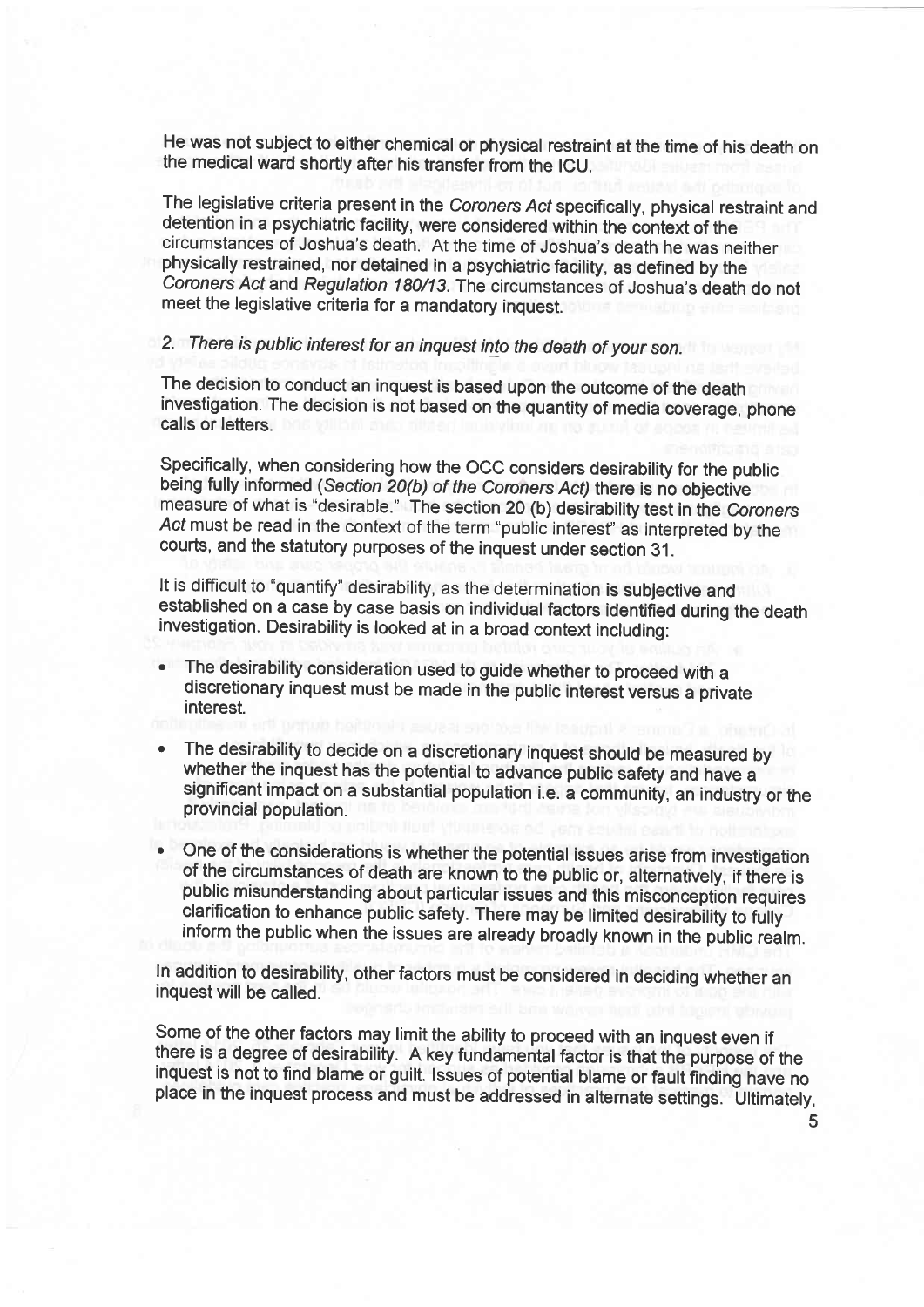the underlying foundation of an inquest is death prevention. In addition, the inquest arises from issues identified during the actual death investigation itself with purpose of exploring the issues further, not to re-investigate the death.

The PSRC reviewed the circumstances of Joshua's death within the context of the care issues that you have identified. The committee did not identify systemic public safety issues. The majority of the issues you have highlighted in your past and recent correspondence are subject to medical care practices of individual physicians, practice care guidelines and/or polices.

My review of the case material did not identify systemic issues that would lead me to believe that an inquest would have a significant potential to advance public safety by having a significant impact on the Ontario health care system. In contrast, the investigation (and the reasons you provided) indicate that if held, an inquest would be limited in scope to focus on an individual health care facility and individual health care practitioners.

In addition, your suggestion to focus on many medical errors within a context of gross negligence does not have a place in the inquest system - health professional regulatory bodies and HPARB are the correct forums for this review.

- 3. An inquest would be of great benefit to ensure the proper care and safety of future patients in this situation; that is the many medical errors and gross negligence in the care provided to your son
	- a. An outline of your care related concems was provided in your February 25, 2014 letter. The submission to the HPARB included additional discussion and context about fhese concems.

In Ontario, a Coroner's Inquest will explore issues identified during the investigation of the death, typically those of a systemic nature, which may benefit from recommendations to reduce the likelihood of future deaths under similar circumstances. lssues that appear to be isolated to the actions or inactions of individuals are typically not areas that are explored at an inquest, particularly if exploration of these issues may be potentially fault finding or blaming. Professional competency would be an example of an area that would not typically be explored at an inquest. Oversight of health care professionals is the responsibility of the health care facility where the health care professional practices and, if a physician, the College of Physicians and Surgeons of Ontario (CPSO).

The CMH undertook a detailed review of the circumstances surrounding the death of your son. The hospital review prompted a number of quality improvement changes with the goal to improve patient care. The hospital would be in the best position to provide insight into their review and the resultant changes.

The majority of the issues that you have identified in your February 25,2014 letter and the HPARB submission provided as support for your December 9, 2014 letter pertain to medical care practices of individual physicians, practice care guidelines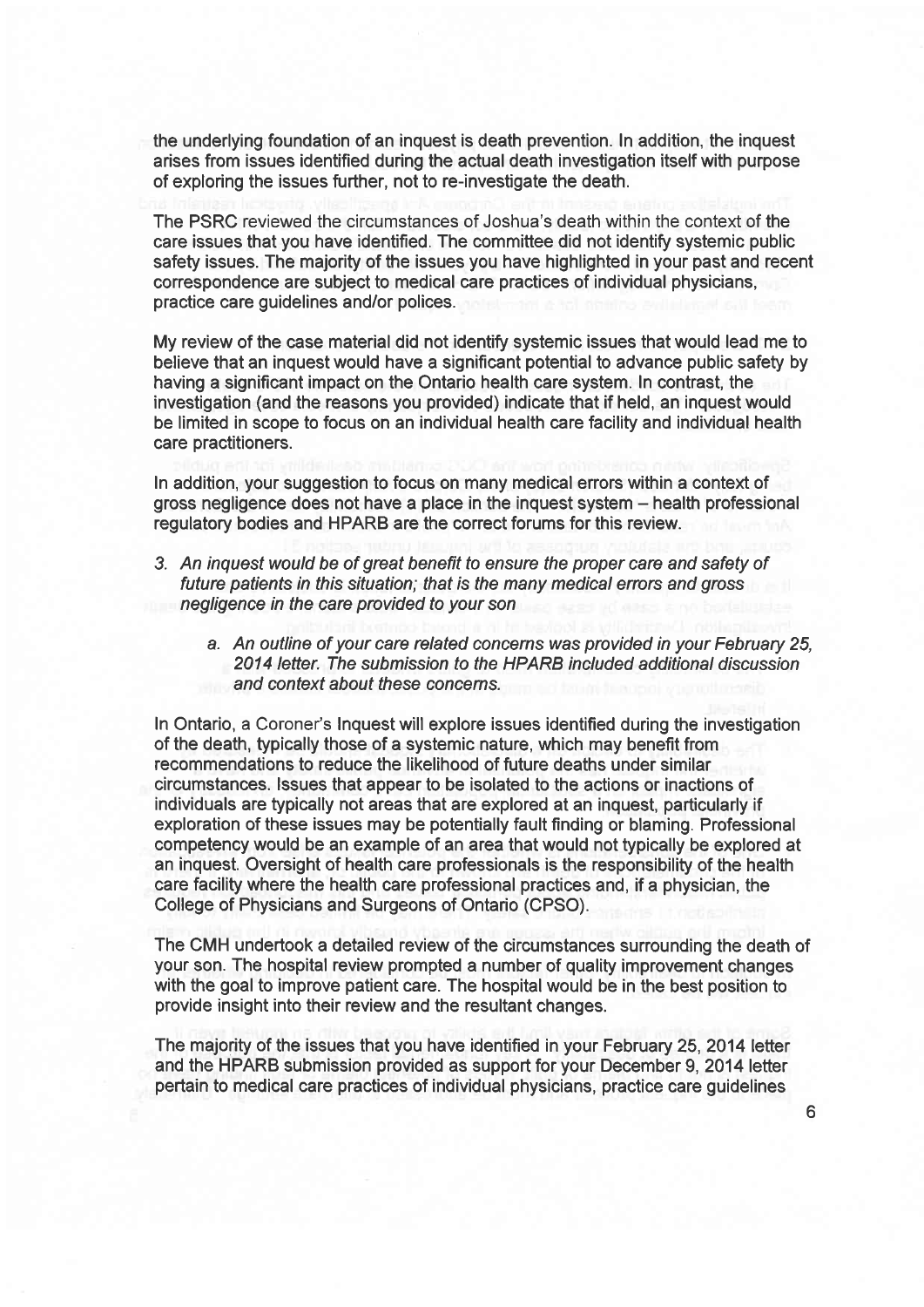and/or policies. Non-compliance with policies or issues with care provision practices in individual health care professionals with a view to find fault not fall under the jurisdiction of the OCC. There are other avenues to address these issues by those in authority specifically, professional licensing bodies such as the CPSO.

I understand that you have expressed similar concerns to the CMH, CPSO, and the College of Nurses of Ontario (CNO).

Within a public safety mandate, the OCC provides reasonable and practical recommendations in response to issues that are identified during death investigations. As others have greater expertise in specific areas, i.e. effective messaging to physicians or practice guidelines for practitioners; recommendations are made to organizations with specific expertise to allow effective response. Essentially, as experts in death investigation, the OCC identifies potential issues that may benefit from review and change that could reduce or prevent future deaths in similar circumstances. Those issues are brought to the attention of those in a position to evaluate the issue and potentially ficilitate change.

The PSRC undertook a review of the circumstances of Joshua's death. While the committee did not identify issues of a systemic nature the committee did make recommendations to enhance patient care both locally and provincially thorough direction of their recommendations to the CMH, the Ontario Hospital Association (OHA) and the Ontario Medical Association (OMA).

# 4. Physicians need to realize that the first priority should be physical well-being with mental health being secondary

It is a commonly held principle in the health care profession that serious physical issues must be primarily addressed. Having said that, treatment of physical and mental health issues can and often do occur concurrently. knowledge of these principles in health care, this is not an area that requires exploration at an inquest.

Concerns were expressed about the approaches of individual health care professionals. These are typically not areas that are explored at an inquest particularly, if exploration of these issues may be potentially fault finding or blaming.

# 5. There is a cover up on the part of the hospitat and the docfors involved.

<sup>I</sup>understand you believe that some information has been purposely withheld, inaccurately provided or covered up. I do not share this concern.

In your February 25, 2014 letter you asked: "Why did Dr. Lucas not get a statement from the nurse as to what they administered to Joshua?"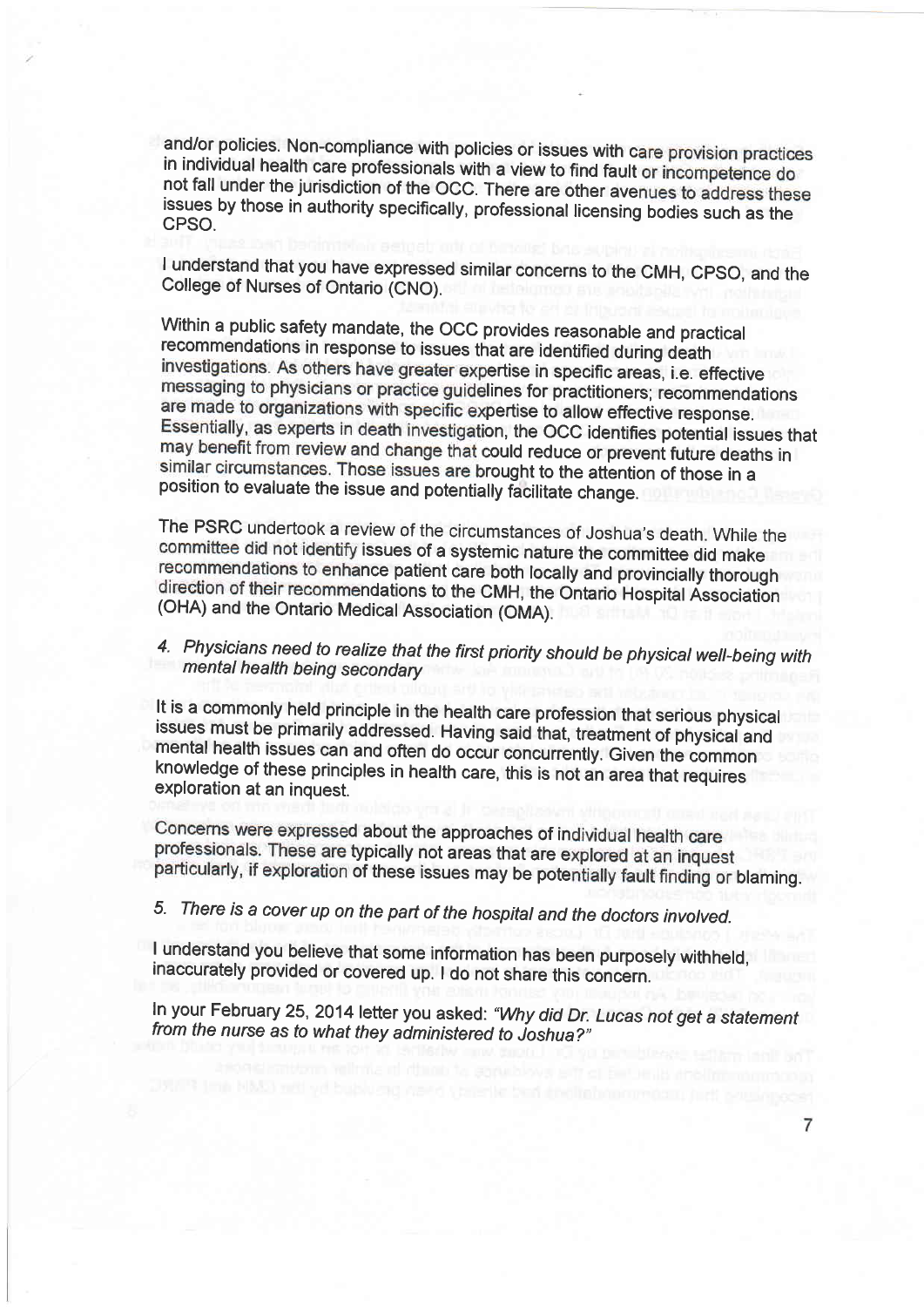Death investigations are completed by a coroner to meet the legislative requirements set out by the Coroners Act ensuring that the circumstances of the death are understood to the extent possible so that no death is overlooked, concealed or ignored.

Each investigation is unique and tailored to the degree determined necessary. This is directed by issues identified during the investigation to meet the purpose defined by legislation. Investigations are completed in the public interest and may not include evaluation of issues thought to be of private interest.

It was my understanding that the focus of your question about seeking further information from the nurses was based upon your belief that Haldol was administered. Based upon my review of the available materials, this issue was carefully reviewed by the hospital and PSRC. No specific concems likely remained that would have prompted Dr. Lucas to request further information from the nurses. I concur with this approach.

# **Overall Consideration**

Having carefully reviewed the information available, I am satisfied that the answers to the mandatory five questions required by s 20 (a) of the Coroners Acf have been answered and are accurate. These are detailed in the correspondence previously provided to you. I do not believe that an inquest jury would provide greater accuracy or insight. I note that Dr. Martha Burt concurred with the findings of the coroner's investigation.

Regarding section 20 (b) of the Coroners Act, when deciding whether to call an inquest, the coroner must consider the desirability of the public being fully informed of the circumstances of the death through an inquest, bearing in mind that inquests are held to serve the public interest. For the purposes of administration of the Coroners Act, this office considers actions in the public interest to be those which advance the public good, especially as these relate to public safety.

This case has been thoroughly investigated. lt is my opinion that there are no systemic public safety issues identified during the death investigation. The case was reviewed by the PSRC who provided a reasonable response through recommendations that are within the context of the investigation findings and the concerns brought to their attention through your correspondence.

Therefore, I conclude that Dr. Lucas correctly determined that there would not be a benefit to the public being further informed of the circumstances of the death through an inquest. This conclusion is not meant to imply either approval or criticism of the care your son received. An inquest jury cannot make any finding of legal responsibility, as set out in s. 31(2) of the Coroners Act.

The final matter considered by Dr. Lucas was whether or not an inquest jury could make recommendations directed to the avoidance of death in similar circumstances, recognizing that recommendations had already been provided by the CMH and PSRC.